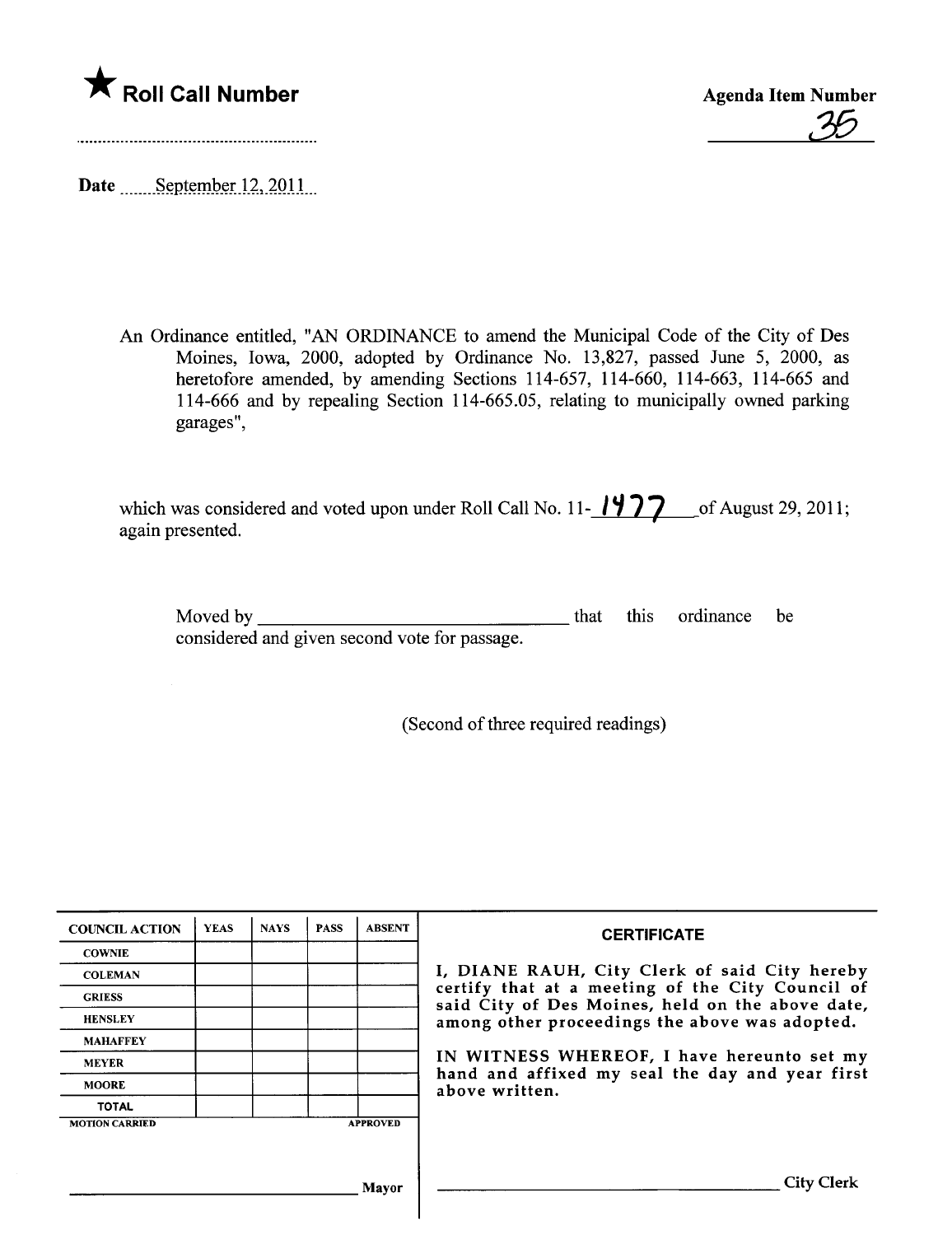|           | <b>Council</b>                                     | August 29, 2011<br>Date:          |
|-----------|----------------------------------------------------|-----------------------------------|
|           |                                                    | Agenda Item No. 49                |
| DESMOINES | <b>Communication</b><br>Office of the City Manager | Roll Call No.                     |
|           |                                                    | Communication No.<br>11-543       |
|           |                                                    | Submitted by: Jeb E. Brewer, P.E. |
|           |                                                    | <b>City Engineer</b>              |

## AGENDA HEADING:

Proposed changes to Municipally Ovmed Parking Garage Section of City Code.

## SYNOPSIS:

City staff has been working closely with individual companies to provide short term parking incentives, sometimes in conjunction with other economic development incentives, to try and attract additional parkers into the City parking system. The current incentives are generally limited to four months, which limits the flexibility the City has in working with potential new businesses looking to locate or expand in the downtown area. To provide more flexibility to meet different businesses' needs, staff recommends changing the code to allow temporary reduced rates for up to six months, or up to 12 months in conjunction with a contemplated long-term parking arrangement.

In addition, staff has worked with Ampco System Parking to develop a proposal for a limited reduction in free parking on Saturday that could generate a significant amount (estimated at up to \$200,000 per year) of additional revenue with modest expenses (less than \$15,000 per year). It is recommended that Saturday parking after 4 p.m. be pre-paid for \$3.00 per vehicle, which is the equivalent of two hours parking at the regular hourly rate, at the 3rd & Court, 5th & Walnut and 4th & Grand garages. By keeping free parking on Saturday until 4 p.m., parking for the Farmers Market will not be impacted. In addition, it is recommended to keep free parking on Satudays at the on-street parking meters and other city parking garages.

## FISCAL IMPACT:

Amount: \$185,000 estimated annual net revenue (estimated revenue up to \$200,000, with expenses up to \$15,000)

Funding Source: 2011-12 Operating Budget, Parking Administration, EN051, ENGlO0701, page 88.

## ADDITIONAL INFORMATION:

As presented at the Febmary 28,2011 City Council workshop, the parking enterprise fund has experienced a significant decline in revenue from the current economic downturn. In addition to a drop in the number of employees in certain downtovvn businesses due to the downtum, the move of several major businesses to new buildings with their own parking has led to vacant space in downtown buildings and vacant parking spaces in the City's garages. Added to the decline in monthly parkers is a concurrent decline in transient parkers, which are related to special events, conventions and daily or hourly parkers.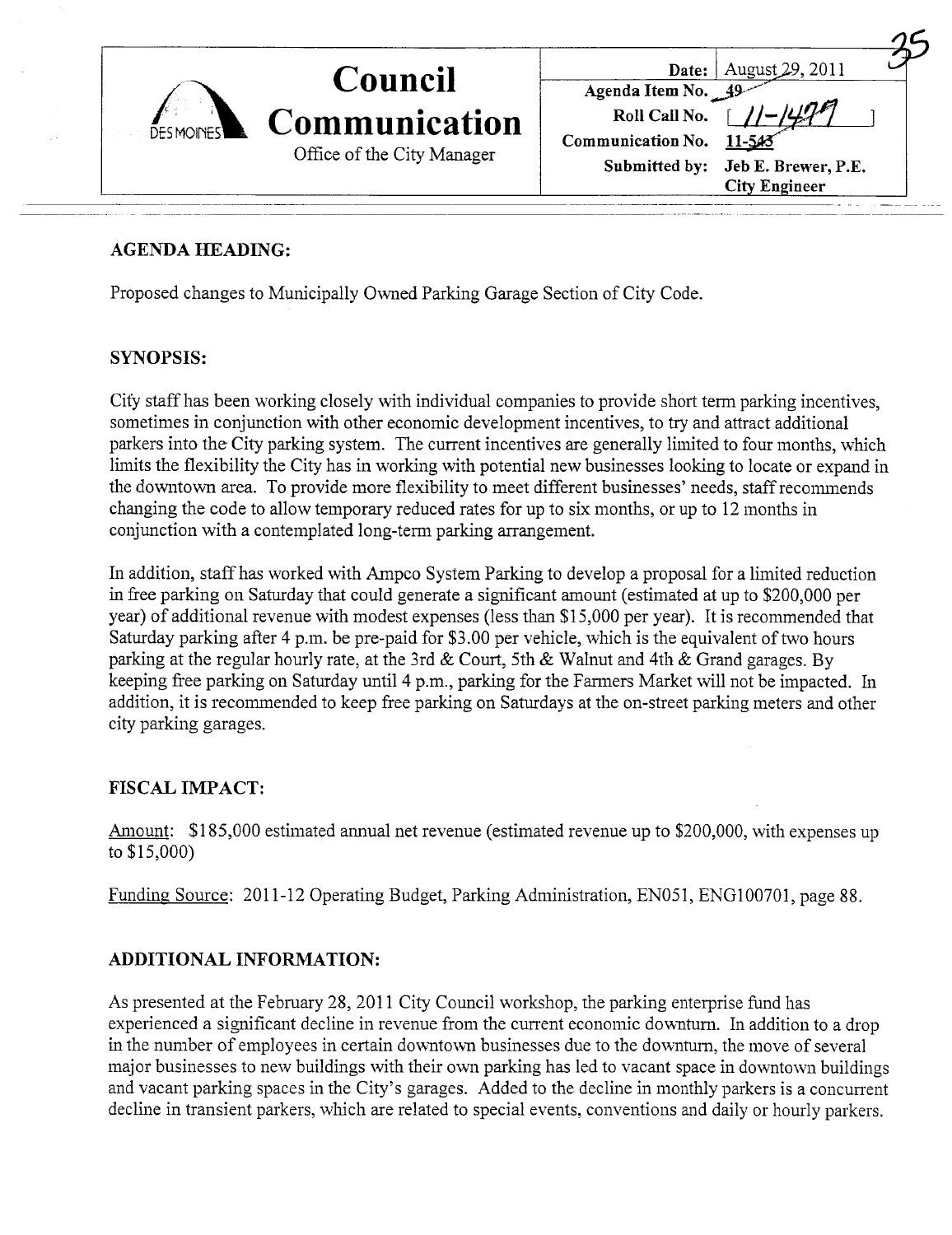As stated in the March 28,2011 response to Council questions, City staff has been working closely with individual companies to provide some short term parking incentives (such as a couple months of free parking, or free upgrade from basic monthly parking to preferred parking or a portion of parking needs at the lower rates at the Park & Ride garage), sometimes in conjunction with other economic development incentives, to try to attract additional parkers into the City parking system. The current City Code allows for charging temporary reduced rates as "an incentive to attract additional parking customers during times when unused spaces are available... when a preliminary analysis has indicated that total parking revenues will increase." However, the current incentives are generally limited to four months, which limits the flexibility the City has in working with potential new businesses looking to locate or expand in the downtown area. To provide more flexibility to meet different businesses' needs, staff recommends changing the code to allow temporary reduced rates for up to six months, or up to 12 months in conjunction with a contemplated long-term parking arrangement. Staff will continue to base incentives on a case-by-case analysis that wil help increase total parking revenues, and the City Manager and City Attorney will review proposed temporary reduced rates to ensure they would be in compliance with parking system revenue bond covenants and restrictions relating to tax exemption.

The February 28, 2011 workshop presentation also stated that staff is working on ways to try and increase transient parking customers and revenues, and that staff would consider eliminating free parking in garages on Saturdays. Staff has worked with Ampco System Parking to develop a proposal for a limited reduction in free parking on Saturday that could generate a significant amount (estimated at up to \$200,000 per year) of additional revenue with very modest expenses (less than \$15,000 per year).

The success of existing and new businesses in the Court A venue District has created a large surge in parking demand in this area, especially on weekends. This increase in parkers has increased transient parking revenue, but this revenue could be easily increased by pre-selling parking on Saturdays after 4 p.m. at the 3rd & Court, 5th & Walnut and 4th & Grand garages. Currently, parkers pay the regular garage rates on any weekday evening, including Friday evenings, and it does not generate complaints. Staff also does not get complaints about charging for special event parking on Saturdays or Sundays. All of the private parking facilities in this area have already begun charging for parking on Saturdays, and some even on Sundays.

By keeping free parking on Saturday until 4 p.m., parking for the Farmers Market will not be impacted. In addition, it is recommended to keep free parking on Satudays at the on-street parking meters and the other City parking garages. This will keep an option for free parking available to customers, although most of this free parking will be a greater distance from Court A venue than the paid parking. It is recommended that Saturday after 4 p.m. parking be pre-paid for \$3.00 per vehicle, which is the equivalent of two hours parking at the regular hourly rate, for customer convenience and to minimize the cost for collecting the fees. Most of the private parking facilities in the Court Avenue area are currently charging \$3.00 pre-paid parking.

#### PREVIOUS COUNCIL ACTION(S): NONE

#### BOARD/COMMISSION ACTION(S): NONE

### ANTICIPATED ACTIONS AND FUTURE COMMITMENTS: NONE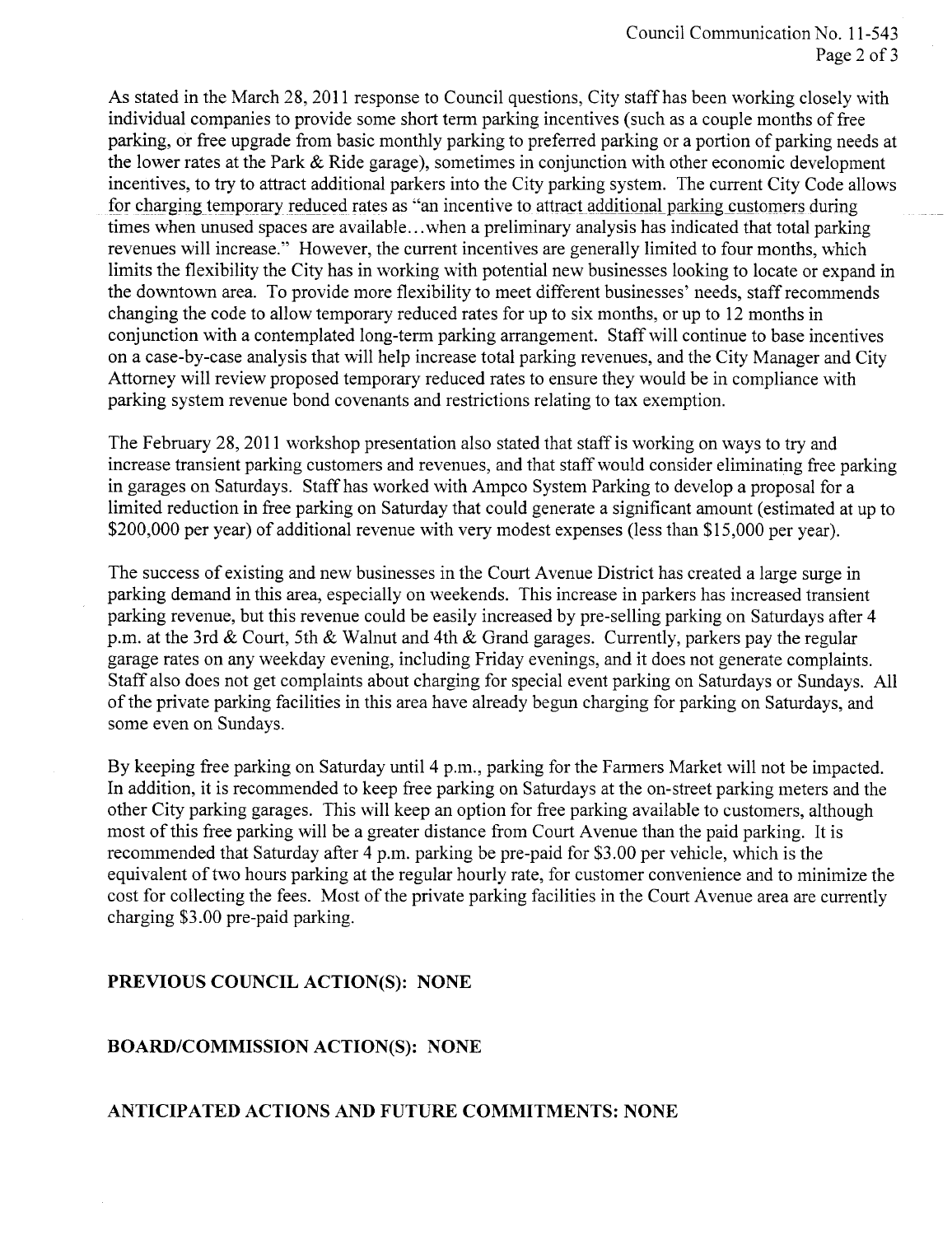For more information on this and other agenda items, please call the City Clerk's Office at 515-283-4209 or visit the Clerk's Office on the second floor of City Hall, 400 Robert D. Ray Drive. Council agendas are available to the public at the City Clerk's Office on Thursday afternoon preceding Monday's Council meeting. Citizens can also request to receive meeting notices and agendas by email by calling the Clerk's Office or sending their request via email to cityclerk@dmgoy.org.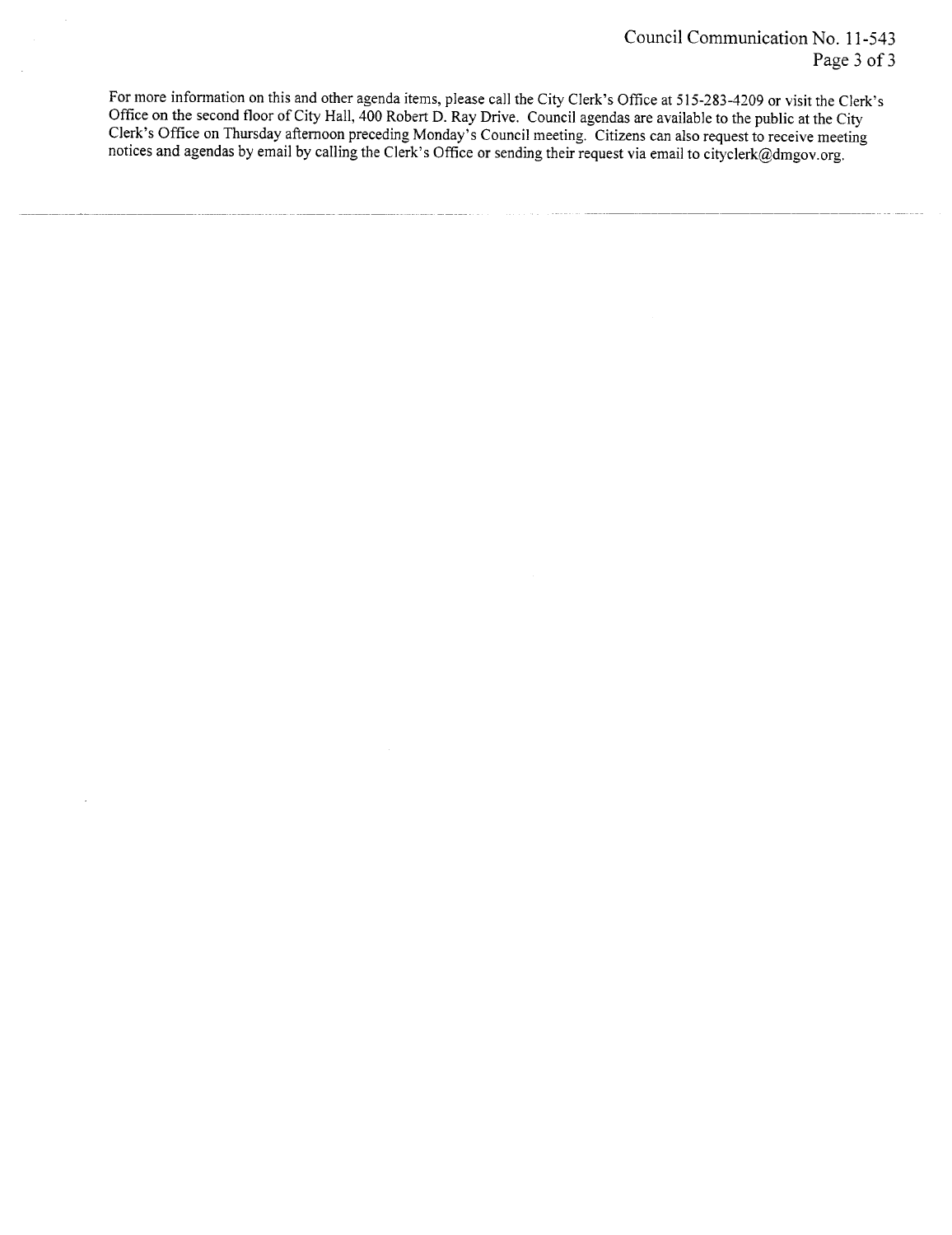ORDINANCE NO.

AN ORDINANCE to amend the Municipal Code of the City of Des Moines, Iowa, 2000, adopted by Ordinance No. 13,827, passed June 5, 2000, as heretofore amended, by amending Sections 114-657, 114- 660, 114-663, 114-665 and 114-666 and by repealing Section 114-665.05, relating to municipally owned parking garages.

Be It Ordained by the City Council of the City of Des Moines, Iowa:

Section 1. That the Municipal Code of the City of Des Moines, Iowa, 2000, adopted by Ordinance No. 13,827, passed June 5, 2000, as heretofore amended, is hereby amended by amending Sections 114- 657, 114-660, 114-663, 114-665 and 114-666 and by repealing Section 114-665.05, relating to municipally owned parking garages, as follows:

#### Sec. 114-657. Operations.

The city traffic engineer is hereby authorized and directed to operate the city parking garages with the rates charged for parking to be those established in sections 114-658 through 114-665 of this subchapter unless the city council directs otherwise as provided in section 114-666 of this subchapter. No charge shall be made for parking in the parking garages on Saturday or Sunday, except for certain special events designated by the city traffic engineer and for prepaid parking on Saturday after 4:00 p.m. at the Fifth and Walnut, Fourth and Grand, and Third and Court Parking Garaqes.

#### Sec. 114-660. Rates for Fifth and Walnut Parking Garage.

Subject to section 114-666 of this subchapter, the following rates shall be charged at the Fifth and Walnut Parking Garage:

|                              | <b>Effective</b> | <b>Effective</b> | <b>Effective</b> | <b>Effective</b> | <b>Effective</b> |
|------------------------------|------------------|------------------|------------------|------------------|------------------|
|                              | 01/01/06         | 01/01/07         | 01/01/08         | 01/01/09         | 10/01/11         |
| <b>First Hour</b>            | \$1.00           | \$1.25           | \$1.50           | \$1.50           | \$1.50           |
| Second Hour                  | \$1.00           | \$1.25           | \$1.50           | \$1.50           | \$1.50           |
| <b>Each Additional Hour</b>  | \$1.00           | \$1.00           | \$1.00           | \$1.25           | \$1.25           |
| 12 Hour Maximum              | \$7.50           | \$8.00           | \$8.50           | \$9.00           | \$9.00           |
| 24 Hour Maximum              | \$10.00          | \$11.00          | \$12.00          | \$13.00          | \$13.00          |
| <b>Monthly Floater</b>       | \$95.00          | \$100.00         | \$105.00         | \$110.00         | \$110.00         |
| <b>Monthly Preferred</b>     | \$114.00         | \$120.00         | \$125.00         | \$130.00         | \$130.00         |
| <b>Monthly Reserved</b>      | \$120.00         | \$130.00         | \$140.00         | \$150.00         | \$150.00         |
| Night (4 p.m. - 6 a.m.)      | \$3.00           | \$4.00           | \$4.25           | \$4.50           | \$4.50           |
| Monthly - Night              | \$40.00          | \$45.00          | \$50.00          | \$55.00          | \$55.00          |
| <b>Prepaid Special Event</b> | \$3.00           | \$4.00           | \$5.00           | \$5.00           | \$5.00           |
| <b>Prepaid Saturday</b>      |                  |                  |                  |                  | \$3.00           |
| <u>(after 4 p.m.)</u>        |                  |                  |                  |                  |                  |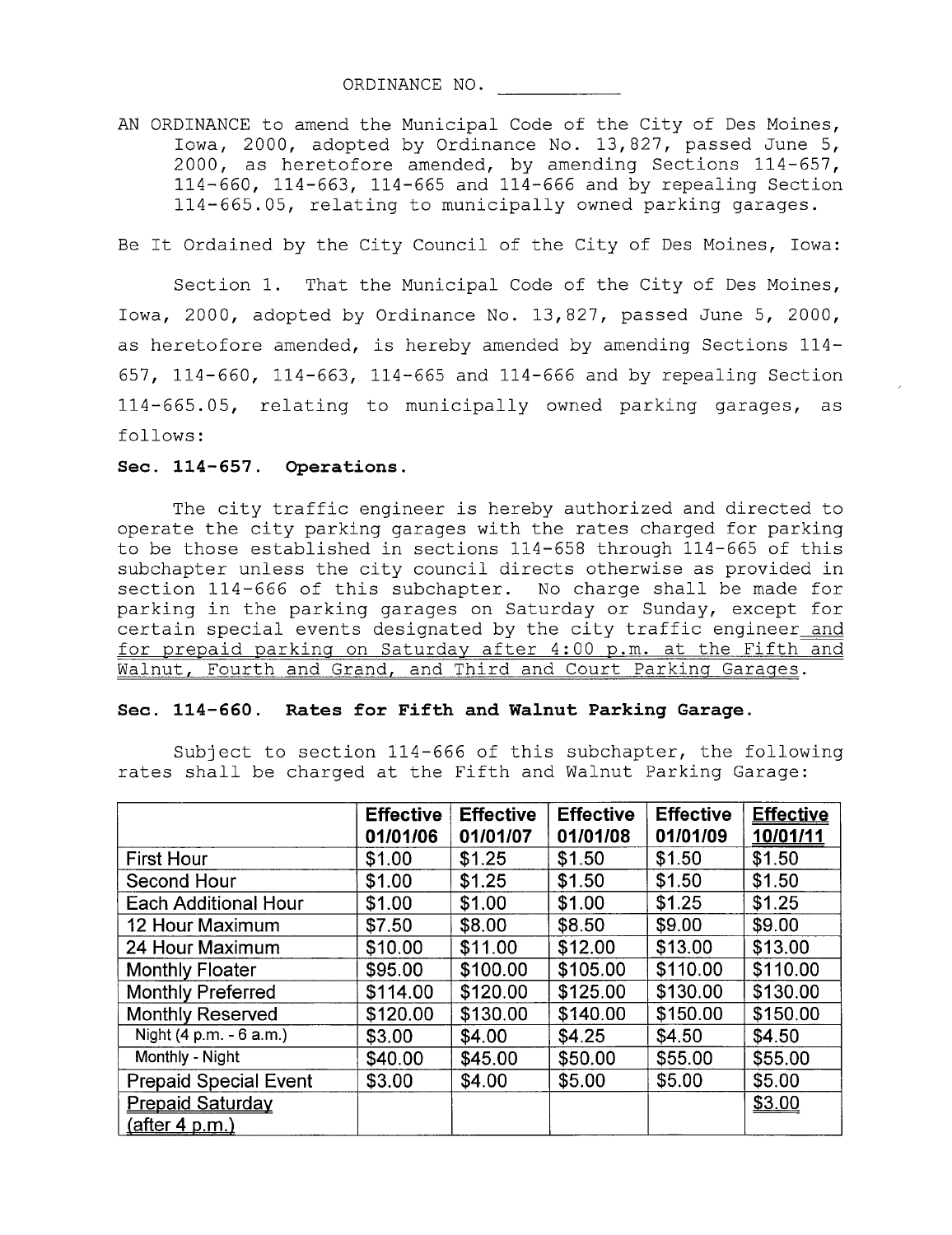# Sec, 114-663. Rates for Fourth and Grand Parking Garage.

Subject to section 114-666 of this subchapter, the following rates shall be charged at the Fourth and Grand Parking Garage:

|                              | <b>Effective</b> | <b>Effective</b> | <b>Effective</b> | <b>Effective</b> | <b>Effective</b> |
|------------------------------|------------------|------------------|------------------|------------------|------------------|
|                              | 01/01/06         | 01/01/07         | 01/01/08         | 01/01/09         | 10/01/11         |
| <b>First Hour</b>            | \$1.00           | \$1.10           | \$1.25           | \$1.50           | \$1.50           |
| Second Hour                  | \$1.00           | \$1.10           | \$1.25           | \$1.50           | \$1.50           |
| <b>Each Additional Hour</b>  | \$0.75           | \$0.80           | \$0.90           | \$1.00           | \$1.00           |
| 12 Hour Maximum              | \$6.00           | \$6.50           | \$7.00           | \$7.50           | \$7.50           |
| 24 Hour Maximum              | \$8.00           | \$9.00           | \$10.00          | \$11.00          | \$11.00          |
| <b>Monthly Floater</b>       | \$85.00          | \$90.00          | \$95.00          | \$100.00         | \$100.00         |
| <b>Monthly Preferred</b>     | \$100.00         | \$108.00         | \$114.00         | \$120.00         | \$120.00         |
| <b>Monthly Reserved</b>      | \$105.00         | \$115.00         | \$125.00         | \$140.00         | \$140.00         |
| Monthly-Elsie Mason          | \$50.00          | \$55.00          | \$60.00          | \$63.00          | \$63.00          |
| Monthly Res.-Elsie Mason     | \$60.00          | \$65.00          | \$70.00          | \$73.00          | \$73.00          |
| Night (4 p.m. - 6 a.m.)      | \$3.00           | \$3.25           | \$3.50           | \$3.75           | \$3.75           |
| Monthly - Night              | \$42.50          | \$45.00          | \$47.50          | \$50.00          | \$50.00          |
| <b>Prepaid Special Event</b> | \$3.00           | \$4.00           | \$5.00           | \$5.00           | \$5.00           |
| <b>Prepaid Saturday</b>      |                  |                  |                  |                  | \$3.00           |
| <u>(after 4 p.m.)</u>        |                  |                  |                  |                  |                  |

### Sec. 114-665. Rates for Third and Court Parking Garage.

Subject to section 114-666 of this subchapter, the following rates shall be charged at the Third and Court Parking Garage.

|                              | <b>Effective</b><br>01/01/06 | <b>Effective</b><br>01/01/07 | <b>Effective</b><br>01/01/08 | <b>Effective</b><br>01/01/09 | <b>Effective</b><br>10/01/11 |
|------------------------------|------------------------------|------------------------------|------------------------------|------------------------------|------------------------------|
| <b>First Hour</b>            | \$1.00                       | \$1.10                       | \$1.25                       | \$1.50                       | \$1.50                       |
| <b>Second Hour</b>           | \$1.00                       | \$1.10                       | \$1.25                       | \$1.50                       | \$1.50                       |
| <b>Each Additional Hour</b>  | \$0.75                       | \$0.80                       | \$0.90                       | \$1.00                       | \$1.00                       |
| 12 Hour Maximum              | \$6.00                       | \$6.50                       | \$7.00                       | \$7.50                       | \$7.50                       |
| 24 Hour Maximum              | \$8.00                       | \$9.00                       | \$10.00                      | \$11.00                      | \$11.00                      |
| <b>Monthly Floater</b>       | \$85.00                      | \$90.00                      | \$95.00                      | \$100.00                     | \$100.00                     |
| <b>Monthly Preferred</b>     | \$100.00                     | \$108.00                     | \$114.00                     | \$120.00                     | \$120.00                     |
| <b>Monthly Reserved</b>      | \$105.00                     | \$115.00                     | \$125.00                     | \$140.00                     | \$140.00                     |
| Night (4 p.m. - 6 a.m.)      | \$3.00                       | \$3.25                       | \$3.50                       | \$3.75                       | \$3.75                       |
| Monthly - Night              | \$42.50                      | \$45.00                      | \$47.50                      | \$50.00                      | \$50.00                      |
| <b>Prepaid Special Event</b> | \$3.00                       | \$4.00                       | \$5.00                       | \$5.00                       | \$5.00                       |
| <b>Prepaid Saturday</b>      |                              |                              |                              |                              | \$3.00                       |
| <u>(after 4 p.m.)</u>        |                              |                              |                              |                              |                              |